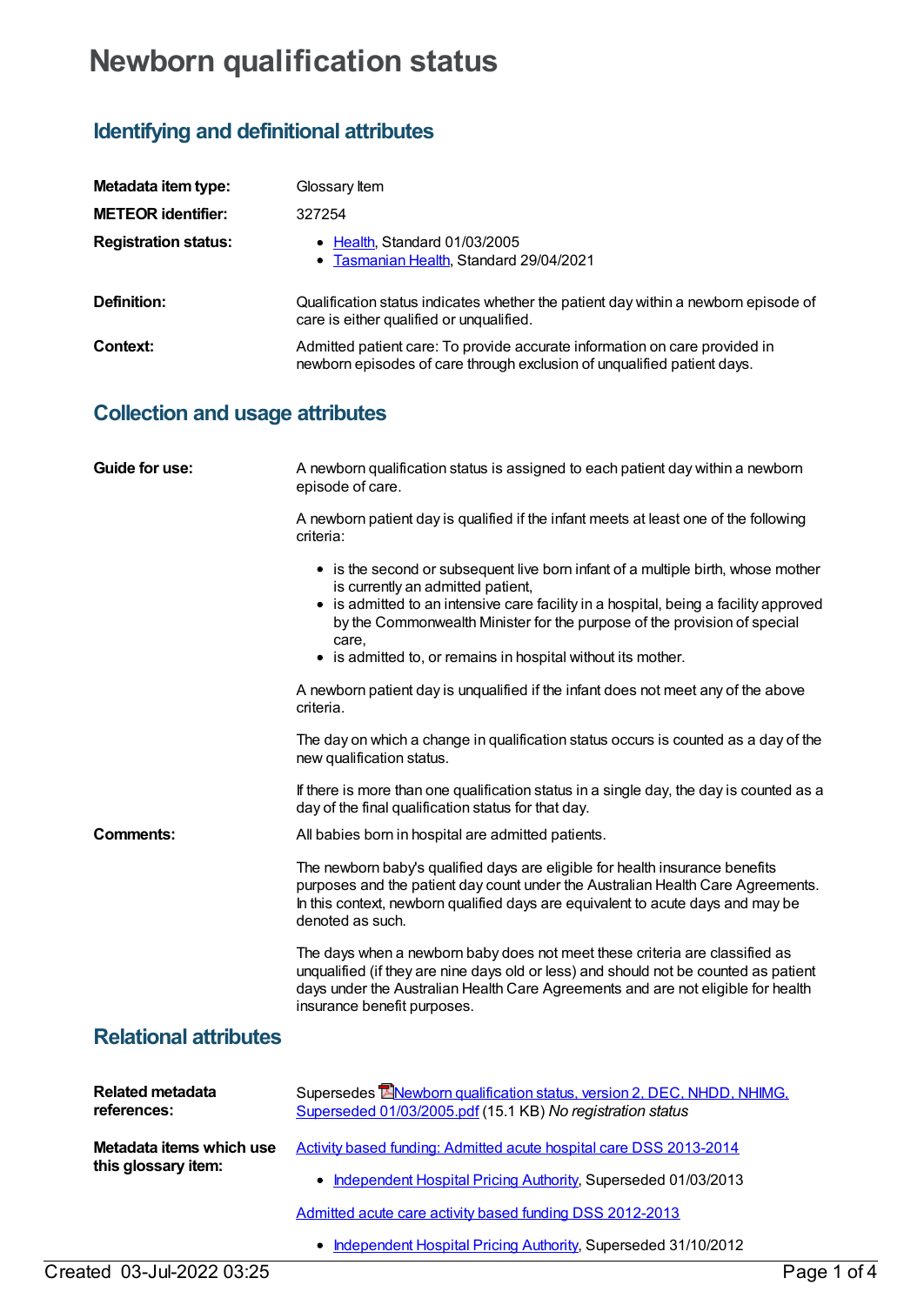[Admitted](https://meteor.aihw.gov.au/content/715998) patient care NBEDS 2020-21

• [Health](https://meteor.aihw.gov.au/RegistrationAuthority/12), Superseded 05/02/2021

[Admitted](https://meteor.aihw.gov.au/content/728441) patient care NBEDS 2021-22

• [Health](https://meteor.aihw.gov.au/RegistrationAuthority/12), Superseded 17/12/2021

[Admitted](https://meteor.aihw.gov.au/content/742171) patient care NBEDS 2022–23

• [Health](https://meteor.aihw.gov.au/RegistrationAuthority/12), Standard 17/12/2021

[Admitted](https://meteor.aihw.gov.au/content/273050) patient care NMDS

• [Health](https://meteor.aihw.gov.au/RegistrationAuthority/12), Superseded 07/12/2005

[Admitted](https://meteor.aihw.gov.au/content/334023) patient care NMDS 2006-07

• [Health](https://meteor.aihw.gov.au/RegistrationAuthority/12), Superseded 23/10/2006

[Admitted](https://meteor.aihw.gov.au/content/339089) patient care NMDS 2007-08

• [Health](https://meteor.aihw.gov.au/RegistrationAuthority/12), Superseded 05/02/2008

[Admitted](https://meteor.aihw.gov.au/content/361679) patient care NMDS 2008-09

• [Health](https://meteor.aihw.gov.au/RegistrationAuthority/12), Superseded 04/02/2009

[Admitted](https://meteor.aihw.gov.au/content/374205) patient care NMDS 2009-10

• [Health](https://meteor.aihw.gov.au/RegistrationAuthority/12), Superseded 22/12/2009

[Admitted](https://meteor.aihw.gov.au/content/386797) patient care NMDS 2010-11

• [Health](https://meteor.aihw.gov.au/RegistrationAuthority/12), Superseded 18/01/2011

[Admitted](https://meteor.aihw.gov.au/content/426861) patient care NMDS 2011-12

- [Commonwealth](https://meteor.aihw.gov.au/RegistrationAuthority/10) Department of Health, Recorded 16/07/2015
- [Health](https://meteor.aihw.gov.au/RegistrationAuthority/12), Superseded 11/04/2012

[Admitted](https://meteor.aihw.gov.au/content/466132) patient care NMDS 2012-13

• [Health](https://meteor.aihw.gov.au/RegistrationAuthority/12), Superseded 02/05/2013

[Admitted](https://meteor.aihw.gov.au/content/491555) patient care NMDS 2013-14

• [Health](https://meteor.aihw.gov.au/RegistrationAuthority/12), Superseded 11/04/2014

[Admitted](https://meteor.aihw.gov.au/content/535047) patient care NMDS 2014-15

• [Health](https://meteor.aihw.gov.au/RegistrationAuthority/12), Superseded 13/11/2014

[Admitted](https://meteor.aihw.gov.au/content/588909) patient care NMDS 2015-16

• [Health](https://meteor.aihw.gov.au/RegistrationAuthority/12), Superseded 10/11/2015

[Admitted](https://meteor.aihw.gov.au/content/612171) patient care NMDS 2016-17

• [Health](https://meteor.aihw.gov.au/RegistrationAuthority/12), Superseded 05/10/2016

[Admitted](https://meteor.aihw.gov.au/content/641349) patient care NMDS 2017-18

• [Health](https://meteor.aihw.gov.au/RegistrationAuthority/12), Superseded 25/01/2018

[Admitted](https://meteor.aihw.gov.au/content/676382) patient care NMDS 2018-19

- ACT Health [\(retired\)](https://meteor.aihw.gov.au/RegistrationAuthority/9), Candidate 09/08/2018
- [Health](https://meteor.aihw.gov.au/RegistrationAuthority/12), Superseded 12/12/2018

[Admitted](https://meteor.aihw.gov.au/content/699728) patient care NMDS 2019-20

• [Health](https://meteor.aihw.gov.au/RegistrationAuthority/12), Superseded 18/12/2019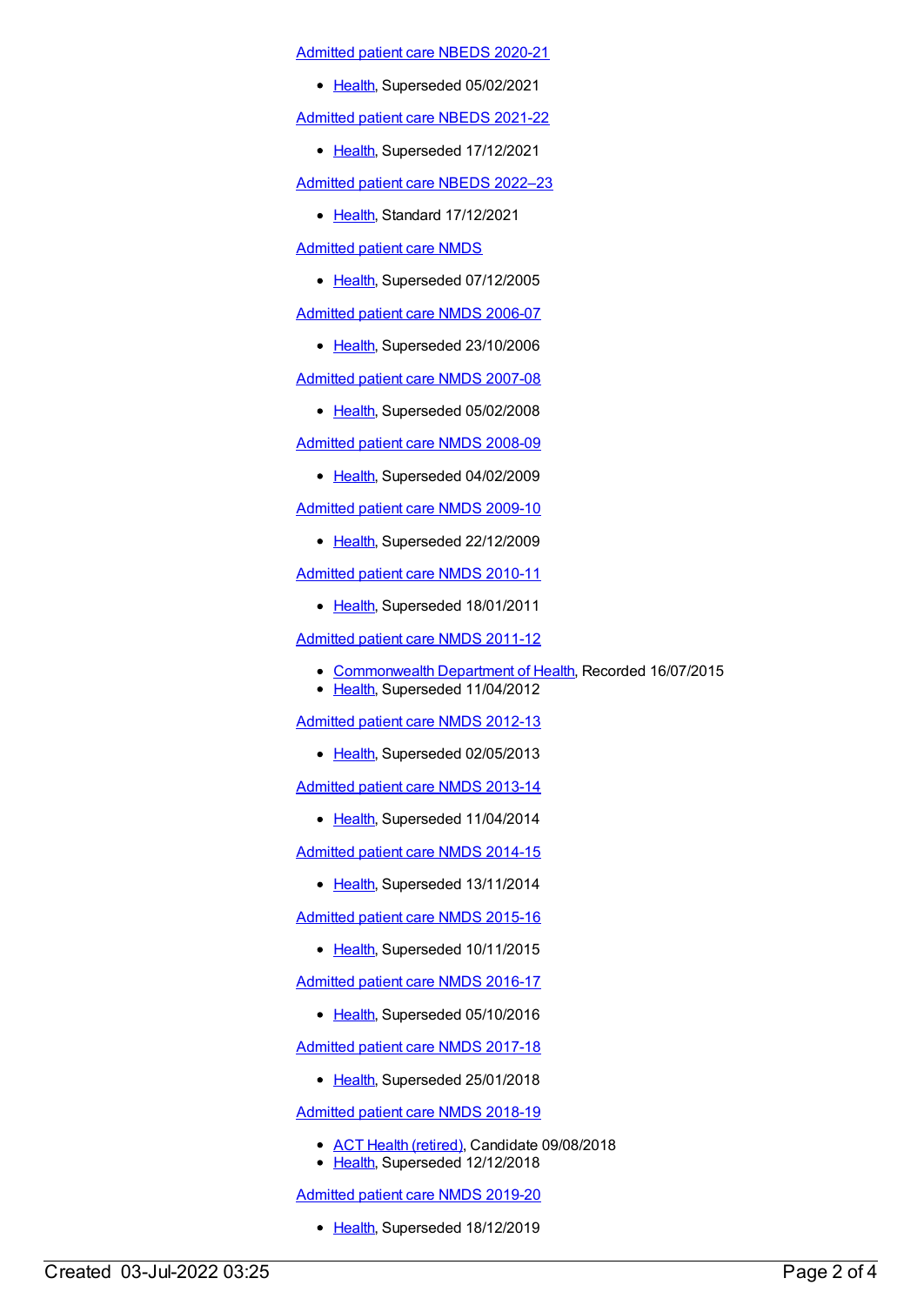[Admitted](https://meteor.aihw.gov.au/content/713850) patient care NMDS 2020–21

• [Health](https://meteor.aihw.gov.au/RegistrationAuthority/12), Superseded 05/02/2021

[Admitted](https://meteor.aihw.gov.au/content/728439) patient care NMDS 2021–22

• [Health](https://meteor.aihw.gov.au/RegistrationAuthority/12), Superseded 20/10/2021

[Admitted](https://meteor.aihw.gov.au/content/742173) patient care NMDS 2022–23

• [Health](https://meteor.aihw.gov.au/RegistrationAuthority/12), Standard 20/10/2021

[Admitted](https://meteor.aihw.gov.au/content/504641) patient palliative care NMDS 2013-14

• [Health](https://meteor.aihw.gov.au/RegistrationAuthority/12), Superseded 15/10/2014

[Admitted](https://meteor.aihw.gov.au/content/553212) patient palliative care NMDS 2014-15

• [Health](https://meteor.aihw.gov.au/RegistrationAuthority/12), Superseded 04/02/2015

[Admitted](https://meteor.aihw.gov.au/content/590512) patient palliative care NMDS 2015-16

• [Health](https://meteor.aihw.gov.au/RegistrationAuthority/12), Superseded 19/11/2015

Admitted subacute and [non-acute](https://meteor.aihw.gov.au/content/727327) hospital care NBEDS 2021–22

• [Health](https://meteor.aihw.gov.au/RegistrationAuthority/12), Superseded 20/10/2021

Admitted subacute and [non-acute](https://meteor.aihw.gov.au/content/742177) hospital care NBEDS 2022–23

• [Health](https://meteor.aihw.gov.au/RegistrationAuthority/12), Standard 20/10/2021

Date of change to [qualification](https://meteor.aihw.gov.au/content/269082) status

● [Health](https://meteor.aihw.gov.au/RegistrationAuthority/12), Standard 01/03/2005

Episode of admitted patient care [\(newborn\)—date](https://meteor.aihw.gov.au/content/269505) of change to qualification status

• [Health](https://meteor.aihw.gov.au/RegistrationAuthority/12), Standard 01/03/2005

Episode of admitted patient care [\(newborn\)—date](https://meteor.aihw.gov.au/content/270034) of change to qualification status, **DDMMYYYY** 

• [Health](https://meteor.aihw.gov.au/RegistrationAuthority/12), Standard 01/03/2005

[Establishment—number](https://meteor.aihw.gov.au/content/585108) of hospital patient days under Staphylococcus aureus bacteraemia surveillance, total days N[NNNNN]

• [Health](https://meteor.aihw.gov.au/RegistrationAuthority/12), Superseded 10/06/2022

[Establishment—number](https://meteor.aihw.gov.au/content/754302) of hospital patient days under Staphylococcus aureus bloodstream infection surveillance, total days N[NNNNN]

• [Health](https://meteor.aihw.gov.au/RegistrationAuthority/12), Standard 10/06/2022

[Healthcare-associated](https://meteor.aihw.gov.au/content/577789) infections NBEDS 2016-

• [Health](https://meteor.aihw.gov.au/RegistrationAuthority/12), Superseded 10/06/2022

[Healthcare-associated](https://meteor.aihw.gov.au/content/577789) infections NBEDS 2016-

• [Health](https://meteor.aihw.gov.au/RegistrationAuthority/12), Superseded 10/06/2022

[Healthcare-associated](https://meteor.aihw.gov.au/content/751510) infections NBEDS 2021–

• [Health](https://meteor.aihw.gov.au/RegistrationAuthority/12), Standard 10/06/2022

[Healthcare-associated](https://meteor.aihw.gov.au/content/751510) infections NBEDS 2021–

• [Health](https://meteor.aihw.gov.au/RegistrationAuthority/12), Standard 10/06/2022

[Hospital](https://meteor.aihw.gov.au/content/391539) care type code N[N]

• [Health](https://meteor.aihw.gov.au/RegistrationAuthority/12), Superseded 13/11/2014